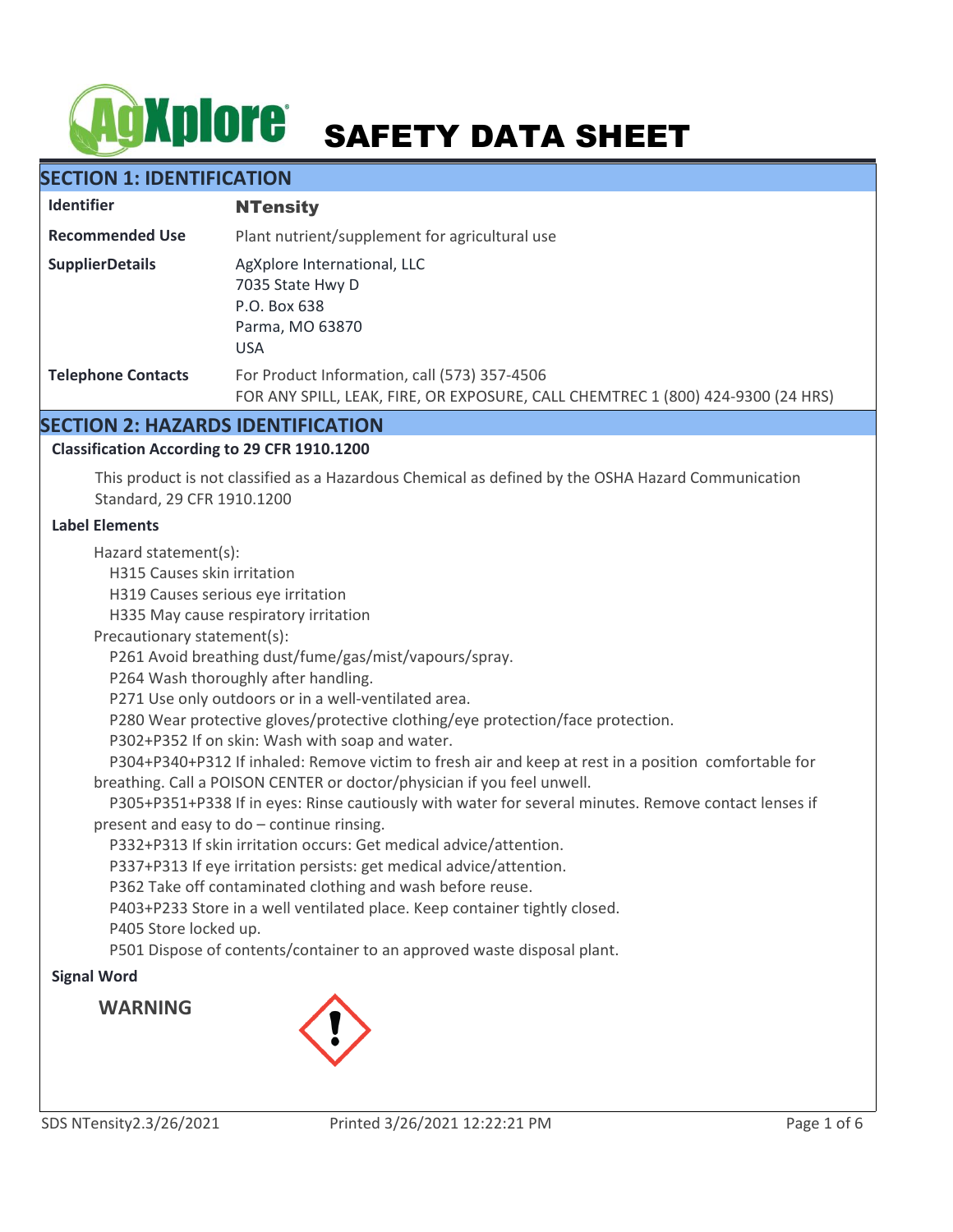# **KEEP OUT OF REACH OF CHILDREN**

#### **Other Hazards**

No other known hazards.

## **SECTION 3: COMPOSITION**

| <b>Ingredient Name</b>               | <b>CAS Number</b> | <b>Percent</b> |
|--------------------------------------|-------------------|----------------|
| Urea                                 | $57-13-6$         | $>9.0\%$       |
| Methylene ureas and Methylene Diurea | Mixture           | $>20.0\%$      |

# **SECTION 4: FIRST AID MEASURES**

#### **Description of First Aid Measures**

If symptoms occur, call a poison control center or doctor for treatment advice.

If in eyes: Hold eye open and rinse slowly and gently with water for 15-20 minutes. Remove contact lenses, if present, after the first 5 minutes, then continue rinsing eye.

If on skin: Take off contaminated clothing. Rinse skin immediately with plenty of water for 15-20 minutes.

If swallowed: Call a poison control center or doctor immediately for advice. Have person sip a glass of water if able to swallow Do not induce vomiting unless told to do so by a poison control center or doctor. Do not give anything by mouth to an unconscious person.

If inhaled: Move person to fresh air. If person is not breathing, call 911 or an ambulance, then give artificial respiration, preferably by mouth-to-mouth, if possible.

#### **Most Important Symptoms and Effects Acute and Delayed**

Eyes: Contact may cause slight temporary eye irritation. Mist may cause irritation. Corneal injury is unlikely.

Skin: Prolonged contact is essentially nonirritating to skin, and is unlikely to result in absorption of harmful amounts. Repeat

#### **Immediate Medical Attention and Special Treatment**

Treat symptomatically. Have container with you when seeking medical advice.

Note to physician: No specific antidote. Treat symptomatically and according to the condition of the patient.

# **SECTION 5: FIRE-FIGHTING MEASURES**

#### **Extinguishing Media**

Use water fog or fine spray, dry chemical fire extinguishers, carbon dioxide fire extinguishers, or foam. Do not use direct water stream, as this may spread the fire.

#### **Special Hazards Arising from the Substance or Mixture**

Avoid inhaling the fumes.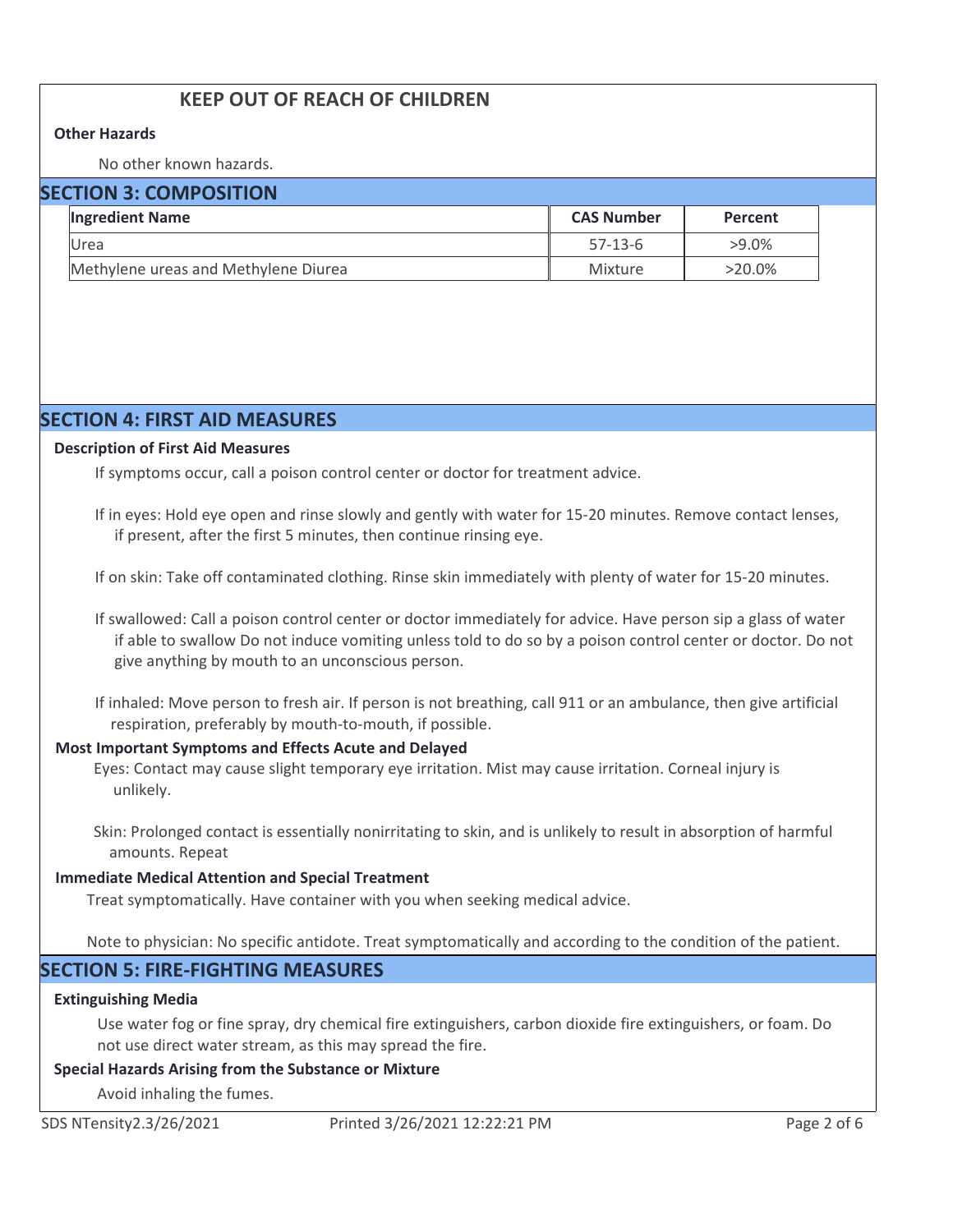#### **Special Protective Equipment and Precautions for Firefighters**

Wear positive-pressure self-contained breathing apparatus (SCBA) and protective fire-fighting gear. If protective equipment is not available or is not used, fight fire from a protected location or safe distance.

Consider the use of unmanned hose holders or monitor nozzles. Keep people away. Isolate the fire and deny unnecessary entry. Move container from fire area if this is possible without hazard.

Immediately withdraw all personnel from the area in case of rising sound from venting safety devices or discoloration of the container. Use water spray to cool fire exposed containers and fire affected zone until fire is out and the danger of reignition has passed.

# **SECTION 6: ACCIDENTAL RELEASE MEASURES**

#### **Personal Precautions Protective Equipment and Emergency Procedures**

Avoid inhalation of vapors, dusts, and spray mist. Avoid contact with skin and eyes. Spilled material may cause a slipping hazard. Use appropriate personal protective equipment (see section 8).

#### **Environmental Precautions**

Prevent further spillage if safe to do so. Prevent from entering into soil, ditches, sewers, waterways, and/or groundwater.

#### **Methods and Materials for Containment and Cleanup**

Contain spilled material if possible. Absorb with inert material and dispose of in accordance with applicable regulations. See additional information in Section 13 Disposal Considerations.

# **SECTION 7: HANDLING AND STORAGE**

#### **Advice on Safe Handling**

Wear protective equipment. Avoid contact with eyes, skin, and clothing. Do not eat, drink, or smoke while handling this product. Ensure adequate ventilation. Avoid inhalation of dusts, vapors, or spray mist. Avoid prolonged exposure. Wash hands thoroughly after handling.

#### **Conditions for Safe Storage**

Store in original container. Do not freeze. Store away from direct sunlight or ultraviolet light. Store in a dry place. Do not reuse empty container. Do not allow water to be introduced into container. Do not contaminate water, food, or feed by storage or disposal.

# **SECTION 8: EXPOSURE CONTROLS/PERSONAL PROTECTION**

#### **Control Parameters**

No TLV/PEL listings for this mixture.

Appropriate engineering controls: Provide adequate ventilation. Provide eyewash station and safety shower.

#### **Exposure Controls**

Personal Protective Equipment: Wear splashproof goggles or shielded safety glasses, chemical-resistant gloves, long pants, long-sleeved shirt, shoes plus socks, and a chemical-resistant apron.

| SECTION 9. PHTSICAL AND CHEMICAL PROPERTIES |                       |                        |  |                                  |                        |  |
|---------------------------------------------|-----------------------|------------------------|--|----------------------------------|------------------------|--|
|                                             | <b>Physical State</b> | Liquid                 |  | <b>Evaporation Rate</b>          | Not established        |  |
|                                             | Appearance/Color      | Clear                  |  | Specific Gravity (H2O = $1.0$ )  | 1.2                    |  |
|                                             | Odor                  | Mild odor              |  | Solubility in Water (by Weight)  | Dispersible            |  |
|                                             | <b>Odor Threshold</b> | No test data available |  | <b>Autoignition Temperature</b>  | No test data available |  |
|                                             | рH                    | $6.5 - 7.5$            |  | <b>Decomposition Temperature</b> | No test data available |  |
|                                             | <b>Freezing Point</b> | 32 °F                  |  | <b>Viscosity</b>                 | Not available          |  |

# **SECTION 9: PHYSICAL AND CHEMICAL PROPERTIES**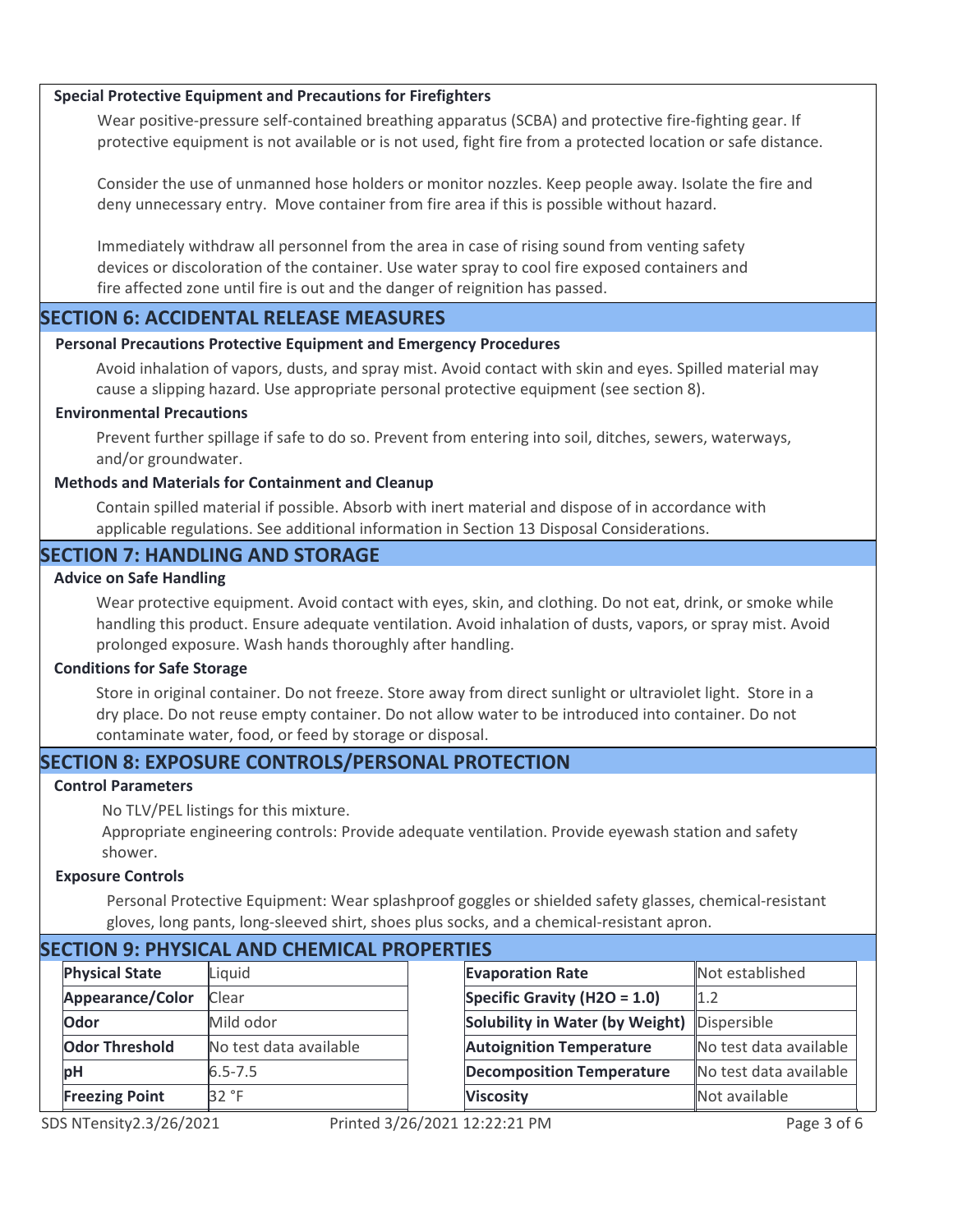| <b>Flash Point</b>    | Closed Cup 102 °C      | Liquid Density | $10.0$ lbs/gal |  |
|-----------------------|------------------------|----------------|----------------|--|
| <b>Vapor Pressure</b> | No test data available |                |                |  |

# **SECTION 10: STABILITY AND REACTIVITY**

#### **Reactivity**

Stable. No dangerous reaction potential known under normal conditions of use.

#### **Chemical Stability**

Stable under normal temperature and storage conditions.

#### **Possibility of Hazardous Reactions**

Stable under normal conditions.

#### **Conditions to Avoid**

Avoid exposure to strong oxidizers, strong bases, and strong acids. Avoid extreme heat, open flame, sparks, and other sources of ignition.

#### **Incompatible Materials**

Strong acids, strong bases, and strong oxidizers.

#### **Hazardous Decomposition Products**

Decomposition products depend upon temperature, air supply, and the presence of other materials. Decomposition products may include, but are not limited to: aldehydes, alcohols, esters, and organic acids.

# **SECTION 11: TOXICOLOGICAL INFORMATION**

#### **Information on Toxicological Effects**

ROUTES OF EXPOSURE Eye contact: May cause irritation. Skin contact: Can be absorbed, may cause irritation. Inhalation: Unknown. Ingestion: Unknown.

#### EXPOSURE SYMPTOMS

 Eye irritation: stinging, tearing, redness, swelling, and blurred vision. Skin irritation: Burning and skin damage. Allergic skin reaction:Redness and rash.

#### ACUTE AND CHRONIC EFFECTS

Contact may irritate or burn eyes. Components may be absorbed into the body through the skin. Prolonged inhalation may be harmful. Prolonged exposures may cause chronic effects.

ACUTE TOXICITY Oral: N/A Dermal: N/A Eye damage/eye irritation: May cause slight temporary eye irritation. Mist may cause eye irritation. Skin corrosion/irritation: N/A Carcinogenicity: N/A

# **SECTION 12: ECOLOGICAL INFORMATION**

# **Ecotoxicity**

This product is not classified as environmentally hazardous. Aquatic Acute Toxicity: EC50 Algae: N/A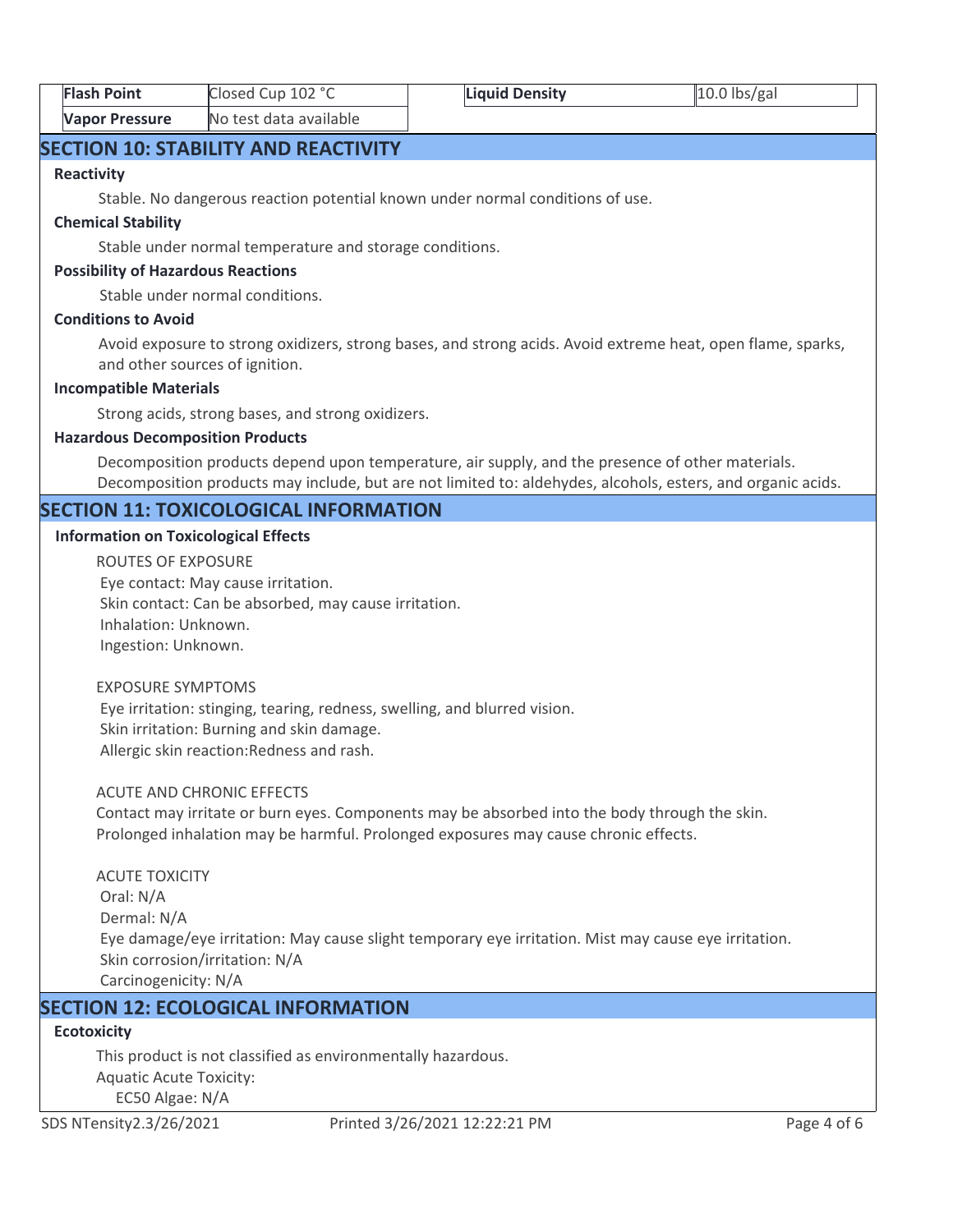LC50 Crustacea: N/A LC50 Fish: N/A

#### **Persistence and Degradability**

Material is readily biodegradable.

#### **Bioaccumulative Potential**

No data available.

#### **Mobility in Soil**

No data available.

# **Other Adverse Effects**

No other known adverse effects.

# **SECTION 13: DISPOSAL CONSIDERATIONS**

#### **Waste Treatment Methods**

Do not reuse empty container. Triple rinse, then offer for recycling or disposal in a sanitary landfill, or by other means in accordance with local, state, and federal regulations.

Dispose of waste materials at an approved waste disposal facility. Do not dump material in sewer or any body of water, or on the ground.

# **SECTION 14: TRANSPORT INFORMATION**

#### **Transportation**

DOT Non-Bulk: Not Regulated DOT Bulk: Not Regulated

#### **SECTION 15: REGULATORY INFORMATION**

#### **Safety, Health, and Environmental Regulations**

NFPA Hazard Rating: (0 = Least, 1= Slight, 2=Moderate, 3=High, 4= Severe)

- 0 Health
- 1 Fire
- 0 Reactivity

SARA Title III Hazard Notification and Reporting:

 Section 302 Extremely Hazardous Substances: This product is not known to contain any Extremely Hazardous Substances.

Sections 311 and 312 Hazard Categories:

Immediate (Acute) Health Hazard: No

Delayed (Chronic) Health Hazard: No

Fire Hazard: No

Reactive Hazard: No

Sudden Release of Pressure Hazard: No

 Section 313 Toxic Chemical Release: This product does not contain any chemical components that exceed the threshold reporting quantities in Section 313.

CERCLA Hazardous Substances List (40 CFR 302.4): Not listed

U.S. Toxic Substances Control Act (TSCA): All components of this product are on the TSCA Inventory or are exempt from TSCA Inventory requirements under 40 CFR 720.30